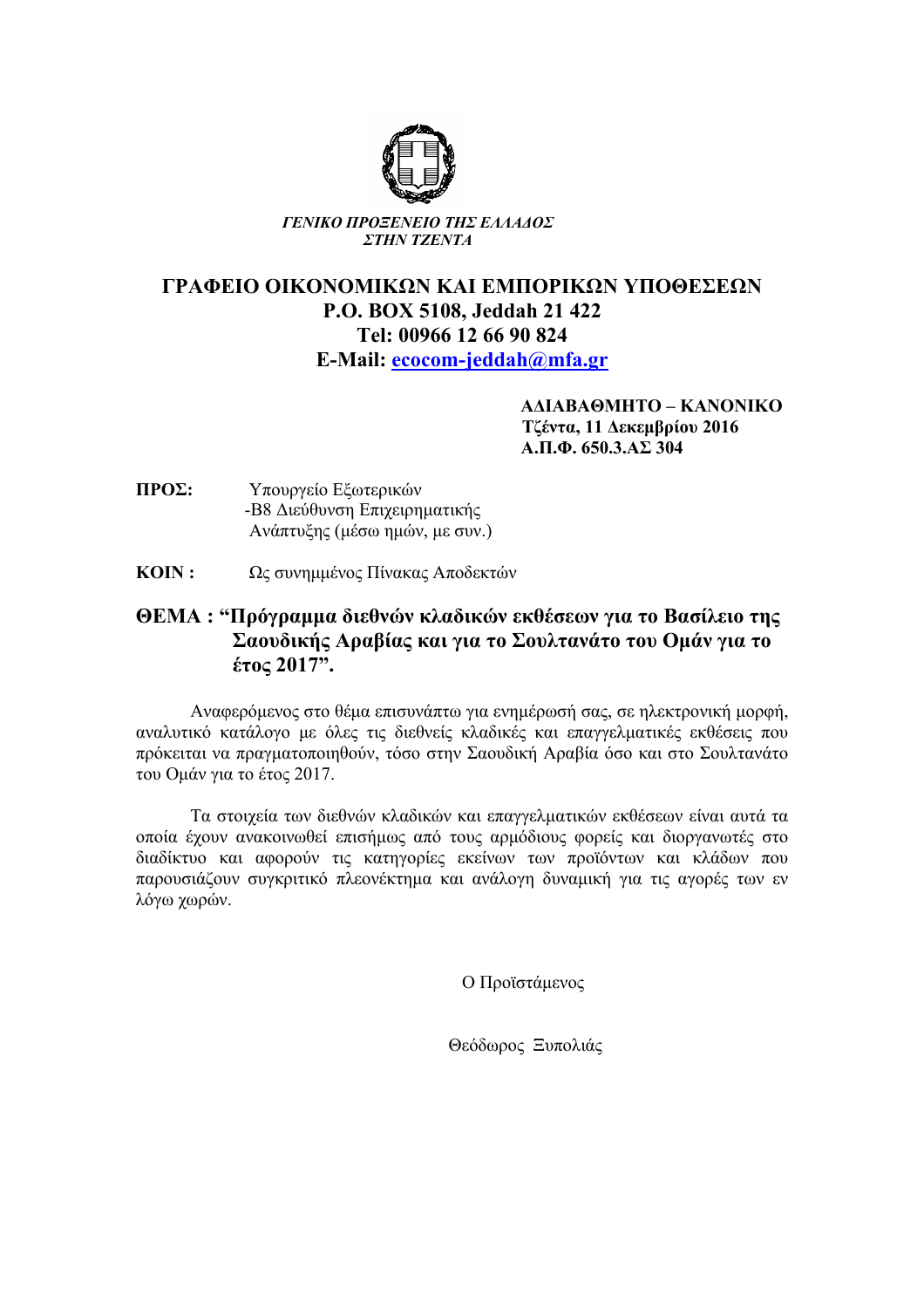| <b>ME-TRANSLOG</b><br>Middle East Transport &<br>Logistics Expo                                                                                                                                                                                                                                                              | unknown       | <b>Muscat</b><br>> Oman International Exhibition<br>Centre | 05.09 - 07.09 2016 |
|------------------------------------------------------------------------------------------------------------------------------------------------------------------------------------------------------------------------------------------------------------------------------------------------------------------------------|---------------|------------------------------------------------------------|--------------------|
| <b>AQUATEX OMAN</b><br>AQUATEX OMAN is one of the<br>most distinctive and<br>comprehensive water event in<br>Oman showcasing latest<br>technologies in the water and<br>wastewater management<br>sector                                                                                                                      | once a year   | <b>Muscat</b><br>> Oman International Exhibition<br>Centre | 05.12 - 07.12 2016 |
| <b>ELTEX OMAN</b><br>ELTEX OMAN is a widespread<br>showcasing platform for the<br>power generation,<br>transmission, distribution and<br>electrical equipment industries<br>to support the stakeholders to<br>discuss real issues and<br>solutions to the Electricity<br>related challenges &<br>opportunities               | once a year   | <b>Muscat</b><br>> Oman International Exhibition<br>Centre | 05.12 - 07.12 2016 |
| <b>MTEX OMAN</b><br><b>International Trade Fair for</b><br><b>Industrial Technologies. MTEX</b><br>Oman is the premier sourcing<br>platform for regional<br>manufacturing players to<br>access the available latest<br>machining technologies and<br>witness the global trends<br>prevailing in the industry                 | once a year   | <b>Muscat</b><br>> Oman International Exhibition<br>Centre | 05.12 - 07.12 2016 |
| <b>PUMPS &amp; VALVES OMAN</b><br>Pumps & Valves Trade Show.<br>Science and technology<br>innovation, new products and<br>market trends in Chemical,<br>petrochemical & processing<br>industry, refineries, major oil &<br>gas companies, water & waste<br>water treatment solution<br>providers, pharmaceutical<br>industry | once a year   | <b>Muscat</b><br>> Oman International Exhibition<br>Centre | 05.12 - 07.12 2016 |
| <b>RENERGEX OMAN</b><br>Renewable energy (bio<br>fuels/biomass, geothermal,<br>solar, water, wind) and energy<br>efficiency technologies trade<br>show                                                                                                                                                                       | once a year   | <b>Muscat</b><br>> Oman International Exhibition<br>Centre | 05.12 - 07.12 2016 |
| THE HOME SHOW<br>International Home and<br><b>Interior Exhibition</b>                                                                                                                                                                                                                                                        | once a year   | <b>Muscat</b><br>> Oman International Exhibition<br>Centre | 05.12 - 08.12 2016 |
| <b>MOTOR SHOW OMAN</b><br><b>Motor Show</b>                                                                                                                                                                                                                                                                                  | every 2 years | <b>Muscat</b><br>> Oman International Exhibition<br>Centre | 07.12 - 10.12 2016 |
| <b>IDF OMAN</b><br>International Design, Decor &<br>Furniture Expo. IDF Expo is<br>Oman's Premier International<br>Exhibition, established to<br>create an opportunity for<br>exhibitors to network and<br>provide advanced solutions &<br>innovations in Interior Design,<br>Décor & Furniture                              | once a year   | <b>Muscat</b><br>> Oman International Exhibition<br>Centre | 13.02 - 15.02 2017 |
| <b>OMAN REFINING &amp;</b>                                                                                                                                                                                                                                                                                                   | every 2 years | <b>Muscat</b>                                              | 13.03 - 15.03 2017 |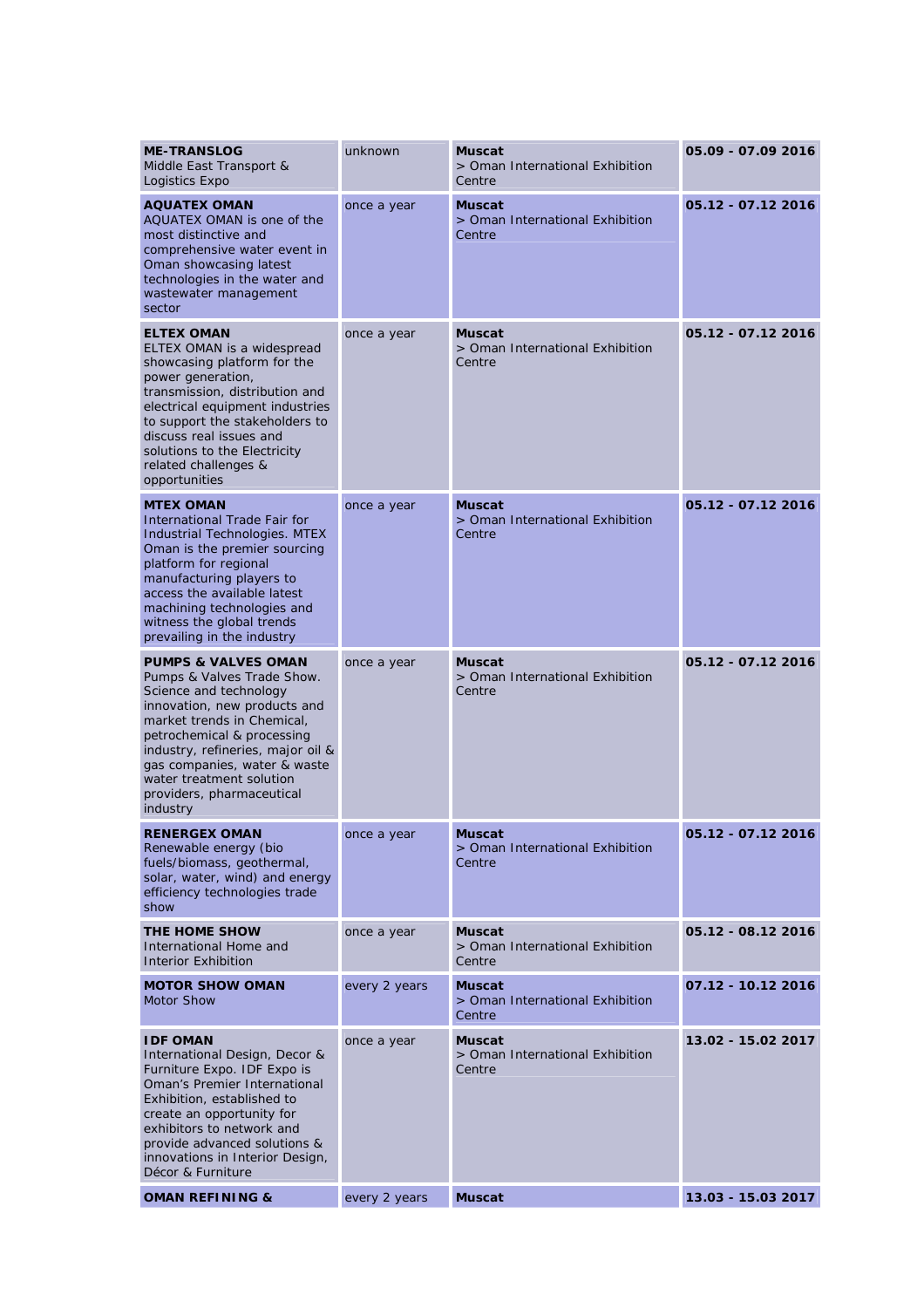| <b>PETROCHEMICAL</b><br><b>EXHIBITION &amp;</b><br><b>CONFERENCE</b><br>Oman Refining &<br><b>Petrochemical Exhibition &amp;</b><br>Conference                                                                                              |             | > Oman International Exhibition<br>Centre                  |                    |
|---------------------------------------------------------------------------------------------------------------------------------------------------------------------------------------------------------------------------------------------|-------------|------------------------------------------------------------|--------------------|
| <b>INTERIORS &amp; BUILDEX</b><br>International Exhibition of<br>Building, Contracting and<br><b>Interior Design Industries</b>                                                                                                             | once a year | <b>Muscat</b><br>> Oman Convention & Exhibition<br>Centre  | 13.03 - 16.03 2017 |
| <b>THE BIG SHOW OMAN</b><br>International Exhibition of<br><b>Building Materials,</b><br>Construction Equipment and<br><b>Interior Furnishings</b>                                                                                          | once a year | Muscat<br>> Oman International Exhibition<br>Centre        | 13.03 - 16.03 2017 |
| <b>OMAN PLAST</b><br>International Plastics, Rubber,<br>Chemicals, Printing &<br>Packaging Industry Exhibition<br>in Oman                                                                                                                   | once a year | Muscat<br>> Oman Convention & Exhibition<br>Centre         | 21.03 - 23.03 2017 |
| <b>COMEX OMAN</b><br>Oman's IT &<br><b>Telecommunication Exhibition</b>                                                                                                                                                                     | once a year | <b>Muscat</b><br>> Oman International Exhibition<br>Centre | 28.03 - 01.04 2017 |
| <b>GHEDEX MUSCAT</b><br><b>Gulf Higher Education</b><br>Exhibition                                                                                                                                                                          | once a year | <b>Muscat</b><br>> Oman International Exhibition<br>Centre | 18.04 - 20.04 2017 |
| <b>OMANISATION CAREER</b><br><b>FAIR (OCF)</b><br>Job Fair in Oman. Omanisation<br>Career Fair (OCF) will<br>showcase valuable information<br>to students and professionals<br>seeking to enhance their<br>career                           | once a year | <b>Muscat</b><br>> Oman International Exhibition<br>Centre | 18.04 - 20.04 2017 |
| <b>NIZWA CONSUMER EXPO</b><br>Nizwa Consumer Show is a<br>shopping bonanza for families<br>and friends. The Exhibition will<br>showcase products from<br>around the world                                                                   | once a year | <b>Nizwa</b><br>> Nizwa Sports Complex                     | May 2017 (?)       |
| WINDOREX + GLASS &<br><b>ALUMINIUM OMAN</b><br>International Exhibition for<br>Windows, Doors, Glass,<br>Aluminium, Facades & Sun<br><b>Protection Systems</b>                                                                              | unknown     | Muscat<br>Oman International Exhibition<br>Centre          | 15.05 - 17.05 2017 |
| <b>OFSEC - OMAN FIRE,</b><br><b>SAFETY &amp; SECURITY</b><br><b>EXHIBITION</b><br>Safety, Fire & Secutiry Expo                                                                                                                              | once a year | <b>Muscat</b><br>> Oman International Exhibition<br>Centre | Sept. 2017 (?)     |
| <b>FOOD &amp; HOSPITALITY</b><br><b>OMAN</b><br>International Exhibition of<br>Food & Beverages, Food<br>Processing Technologies,<br>Kitchen and Catering<br>Equipment, Packaging<br>Systems, Hotel Supplies and<br><b>Related Services</b> | once a year | <b>Muscat</b><br>> Oman International Exhibition<br>Centre | 01.09 - 30.09 2017 |
| <b>OMAN HEALTH EXHIBITION</b>                                                                                                                                                                                                               |             |                                                            | 01.09 - 30.09 2017 |
| <b>&amp; CONFERENCE</b><br>Oman Health Exhibition &<br>Conference                                                                                                                                                                           | once a year | Muscat<br>> Oman International Exhibition<br>Centre        |                    |